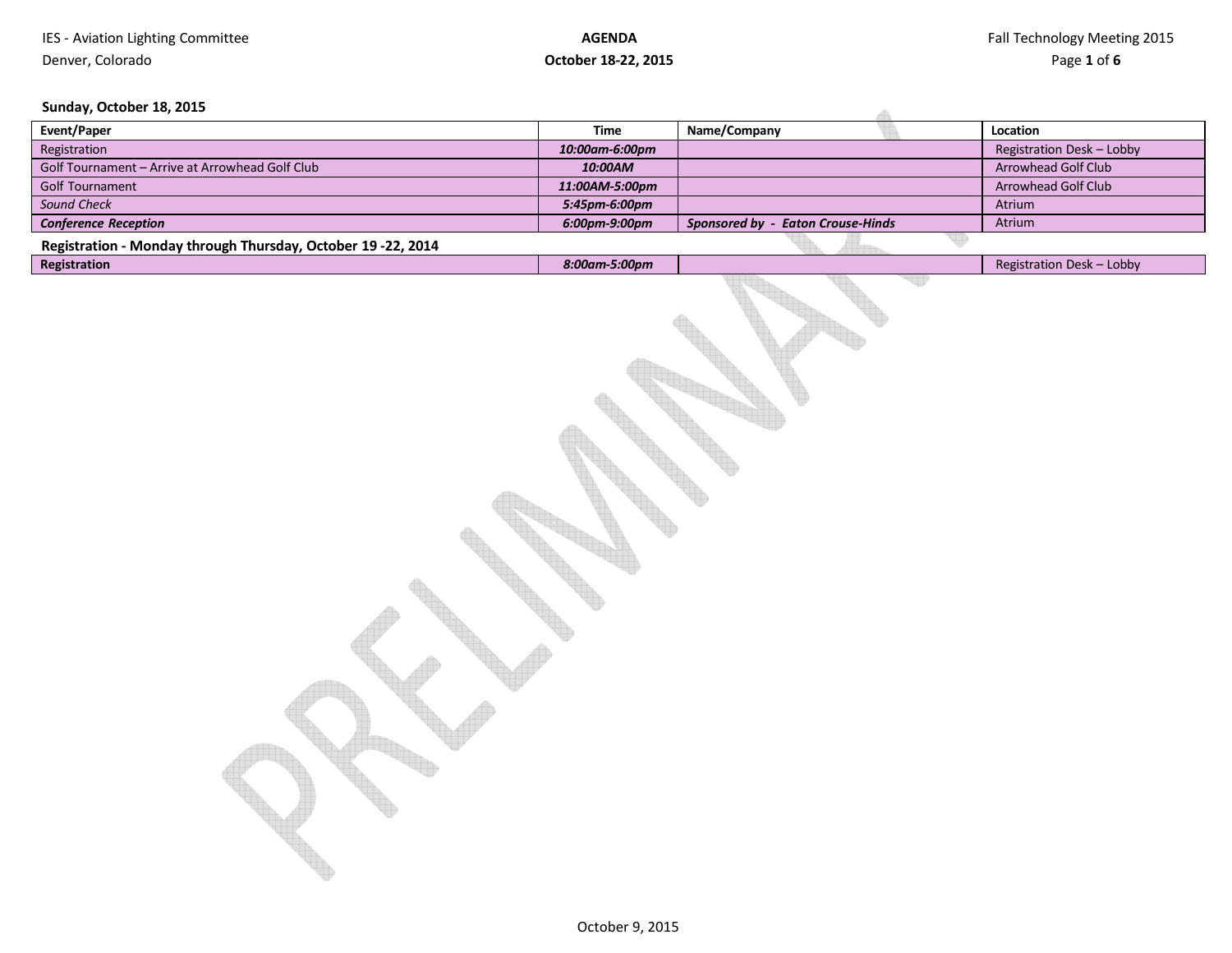IES - Aviation Lighting Committee

# **AGENDAOctober 18-22, 2015**

# **Monday, October 19, 2015**

Denver, Colorado

| <b>Event/Paper</b>                                                                                                | <b>Time</b>      | Name/Company                                                                                    | Location        |
|-------------------------------------------------------------------------------------------------------------------|------------------|-------------------------------------------------------------------------------------------------|-----------------|
| <b>Breakfast</b>                                                                                                  | 7:00am-8:30am    | Sponsored by - Jaquith / Manairco                                                               | Atrium          |
| Sound Check (This is non-conference time set aside for AV Staff to verify their<br>presentation works properly)   | 7:30am-8:00am    | A/V Staff                                                                                       | Evergreen C-F   |
| Sound Check (This is non-conference time set aside for presenters to verify their<br>presentations work properly) | 8:00am-8:15am    | Presenters                                                                                      | Evergreen C-F   |
|                                                                                                                   |                  |                                                                                                 |                 |
| <b>Opening Remarks</b>                                                                                            | 8:30am-8:35am    | John Wujek, 2015 IESALC Chair                                                                   | Evergreen C-F   |
| <b>Welcoming - Denver International Airport</b>                                                                   | 8:35am-9:00am    | Ken Greene, Executive VP, Chief Operations Officer<br>Denver International Airport              | Evergreen C-F   |
| <b>Moderator - AM Sessions: User's Group</b>                                                                      | 9:00am-Noon      | <b>Brett Bieberdorf, Rural Electric,</b><br><b>IESALC User's Group Chair</b>                    | Evergreen C-F   |
| <b>Introductions</b>                                                                                              | 9:00am-9:30pm    | Brett Bieberdorf, Rural Electric, Inc.                                                          | Evergreen C-F   |
| Series Circuit Measurement Accuracy                                                                               | 9:30am-9:50am    | David Rainey, Navaid Lighting                                                                   | Evergreen C-F   |
| The Requirement for FAA Specified Airfield Lighting Maintenance Training                                          | 9:50am-10:10am   | Seward Ford                                                                                     | Evergreen C-F   |
| <b>Morning Break</b>                                                                                              | 10:10am-10:25am  | <b>Sponsored by - Gard</b>                                                                      | Evergreen Lobby |
| <b>DOOR PRIZES</b>                                                                                                | 10:25am-10:35am  | <b>Bill Schai</b>                                                                               | Evergreen C-F   |
| Insights into Maintaining an Airfield                                                                             | 10:35am-11:15am  | Rick Schulz, GOAA<br>Jeff Pace, GOAA<br>Mark Goodacre, Avcon, Inc.<br>Carl Johnson, Avcon, Inc. | Evergreen C-F   |
| <b>Happy Electricians Panel</b>                                                                                   | 11:15am-Noon     |                                                                                                 | Evergreen C-F   |
| Lunch                                                                                                             | Noon-1:00pm      |                                                                                                 | Atrium          |
| <b>Sound Check</b>                                                                                                | 1:00pm-1:15pm    | Presenters                                                                                      | Evergreen C-F   |
| <b>DOOR PRIZES</b>                                                                                                | 1:15pm-1:25pm    | <b>Bill Schai</b>                                                                               | Evergreen C-F   |
| <b>Moderator - PM Sessions: Government Contracts Subcommittee</b>                                                 | 1:25pm-4:50pm    | Don Gallagher, FAA; IESALC Gov't Contacts<br><b>Subcommittee Chair</b>                          | Evergreen C-F   |
| Welcoming                                                                                                         | 1:25pm-1:30pm    | Don Gallagher                                                                                   | Evergreen C-F   |
| Opening Remarks - International Federation of Airline Pilots Association (IFALPA)                                 | 1:30pm-1:50pm    | Steve Jangelis                                                                                  | Evergreen C-F   |
| <b>LED Issues</b>                                                                                                 | 1:50pm-2:35m     | Coby Johnson, John Dermony                                                                      | Evergreen C-F   |
| Airports Safety and Standards Update                                                                              | 2:35pm-2:55pm    | <b>Tom Mai</b>                                                                                  | Evergreen C-F   |
| Afternoon Break                                                                                                   | 2:55pm-3:15m     | Sponsored by - PMA Consultants                                                                  | Evergreen Lobby |
| <b>DOOR PRIZES</b>                                                                                                | 3:15pm-3:30pm    | <b>Bill Schai</b>                                                                               | Evergreen C-F   |
| Lighting Systems Office Update                                                                                    | 3:30pm-3:50pm    | <b>Donald Lampkins</b>                                                                          | Evergreen C-F   |
| <b>Intertek Testing Labs</b>                                                                                      | $3:50$ pm-4:10pm | Jeremy Downs                                                                                    | Evergreen C-F   |
| Airport Safety Technology R & D                                                                                   | 4:10pm-4:30pm    | Robert Bassey                                                                                   | Evergreen C-F   |
| U.S. Air Force Frangibility Research Update                                                                       | 4:30pm-4:50pm    | Robert Dinan / Joseph Breen                                                                     | Evergreen C-F   |
| Adjourn                                                                                                           | 4:50pm           |                                                                                                 |                 |
| <b>Opening Reception</b>                                                                                          | 6:00pm-8:00pm    | Sponsored by - ADB                                                                              | Atrium          |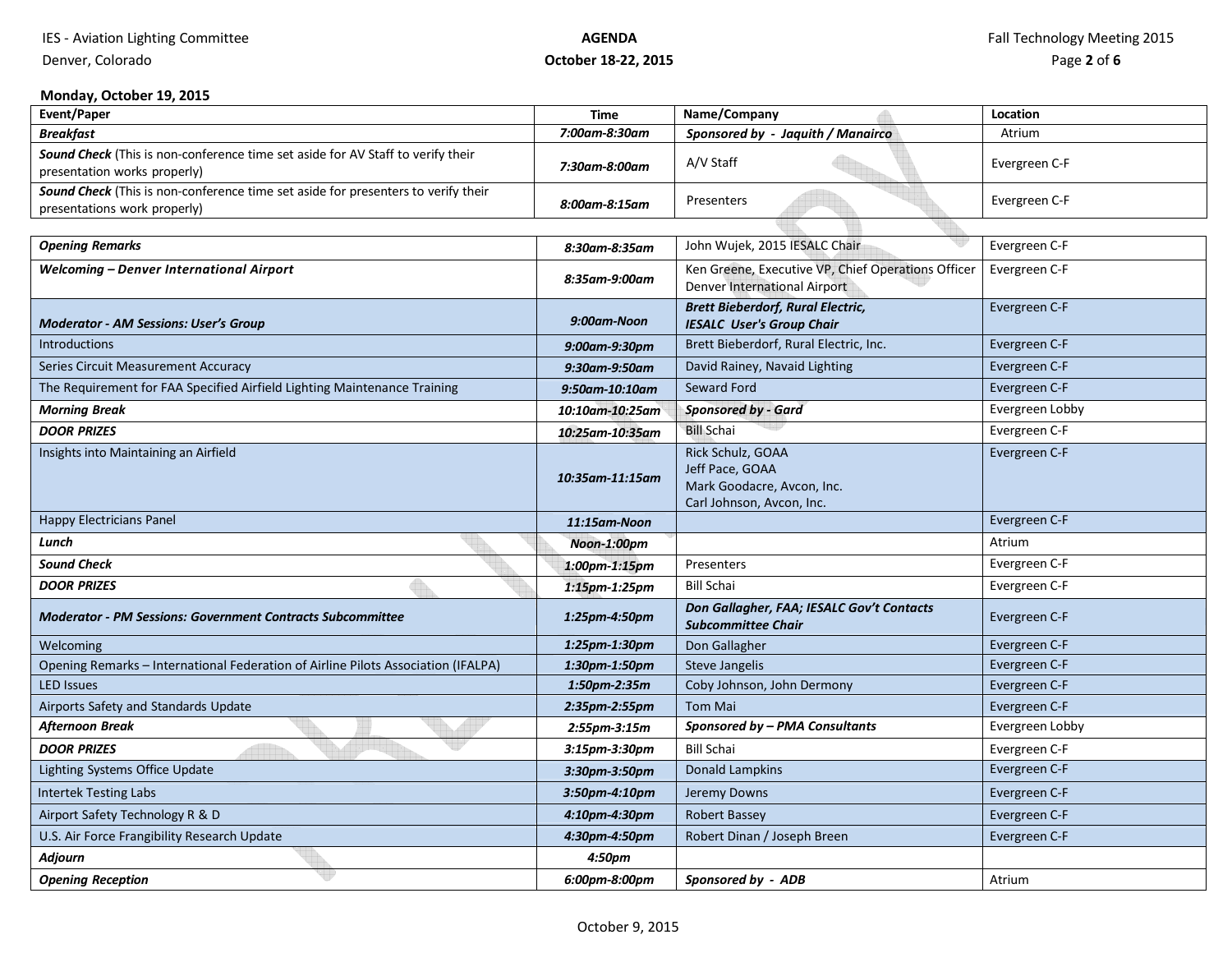### **Tuesday, October 20, 2015**

| Tuesday, October 20, 2015                                                         |                 |                                                        |                      |
|-----------------------------------------------------------------------------------|-----------------|--------------------------------------------------------|----------------------|
| Event/Paper                                                                       | <b>Time</b>     | Name/Company                                           | Location             |
| <b>Breakfast</b>                                                                  | 7:00am-8:30am   | Sponsored by - Navaid Lighting                         | Evergreen A-B        |
| <b>Sound Check</b>                                                                | 8:00am-8:20am   | Presenters                                             | Evergreen C-F        |
| <b>DOOR PRIZES</b>                                                                | 8:30am-8:40am   | <b>Bill Schai</b>                                      | Evergreen C-F        |
| <b>Moderator - AM Sessions:</b>                                                   | 8:40am-Noon     | <b>Moderator-Faith Adams, Atkins</b>                   | Evergreen C-F        |
| <b>Introductions</b>                                                              | 8:40am -8:50am  | <b>Richard Walls</b>                                   |                      |
| Effects of LED NAVAIDS on Constant Current Regulators                             | 8:50am -9:45am  | Pat Lynch - SafeGate Group                             | Evergreen C-F        |
| Optimal Power System & Control Solution for LED Airfield Lighting                 | 9:45am-10:20am  | - Honeywell                                            | Evergreen C-F        |
| <b>Morning Break</b>                                                              | 10:20am-10:35am | Sponsored by - EAS Contracting, LP                     | Evergreen Lobby      |
| <b>DOOR PRIZES</b>                                                                | 10:35am-10:45am | <b>Bill Schai</b>                                      | Evergreen C-F        |
| Temperature Effects on Airfield Cable Insulation Resistance                       | 10:45am-11:15am | Bart Gilbreath and Ryan Patton, Garver                 | Evergreen C-F        |
| Characterizing the Benefits of Linear Airfield Lighting Elements                  | 11:15am-12:00am | John D. Bullough, Ph.D., FIES RPI                      | Evergreen C-F        |
| Lunch                                                                             | Noon - 1:15pm   |                                                        | Evergreen A-B        |
| Sound Check                                                                       | 1:00pm-1:15pm   | Presenters                                             | Evergreen C-F        |
| <b>DOOR PRIZES</b>                                                                | 1:15pm-1:25pm   | <b>Bill Schai</b>                                      | Evergreen C-F        |
| <b>Moderator - PM Sessions</b>                                                    | 1:25pm-4:30pm   | <b>Moderator - Mark Morley</b>                         | Evergreen C-F        |
| Full-Capability, Full-Functionality, Solid-State-based Approach & Runway Lighting | 1:25pm-2:25pm   | <b>Rob McAnally</b>                                    | Evergreen C-F        |
| Solar Aviation Lighting Technology: Applications and Advancements                 | 2:25pm-3:00pm   | Jeffrey Trottier, Jason Larrere, Tara Stewart - Avlite | Evergreen C-F        |
| <b>Afternoon Break</b>                                                            | 3:00pm-3:15pm   |                                                        | Evergreen Lobby      |
| <b>DOOR PRIZES</b>                                                                | 3:15pm-3:25pm   | <b>Bill Schai</b>                                      | Evergreen C-F        |
| In-Pavement Bolts - Analysis                                                      | 3:25pm-4:25     | Robert Vecchio, LPI, Inc.                              | <b>Evergreen C-F</b> |
| FAA EIRT Team Progress to Date - 2015                                             | 4:25pm-4:45     | John Schneider, Eaton Crouse-Hinds                     | <b>Evergreen C-F</b> |
| <b>Adjourn</b>                                                                    | 4:45pm          |                                                        |                      |
|                                                                                   |                 |                                                        |                      |
| <b>IESALC Executive Committee Meeting</b>                                         | 5:00pm-6:00pm   |                                                        | Pikes Peak           |
|                                                                                   |                 |                                                        |                      |
| <b>Dinner On Your Own</b>                                                         |                 |                                                        | No Event - Open      |
|                                                                                   |                 |                                                        |                      |

 $\blacklozenge$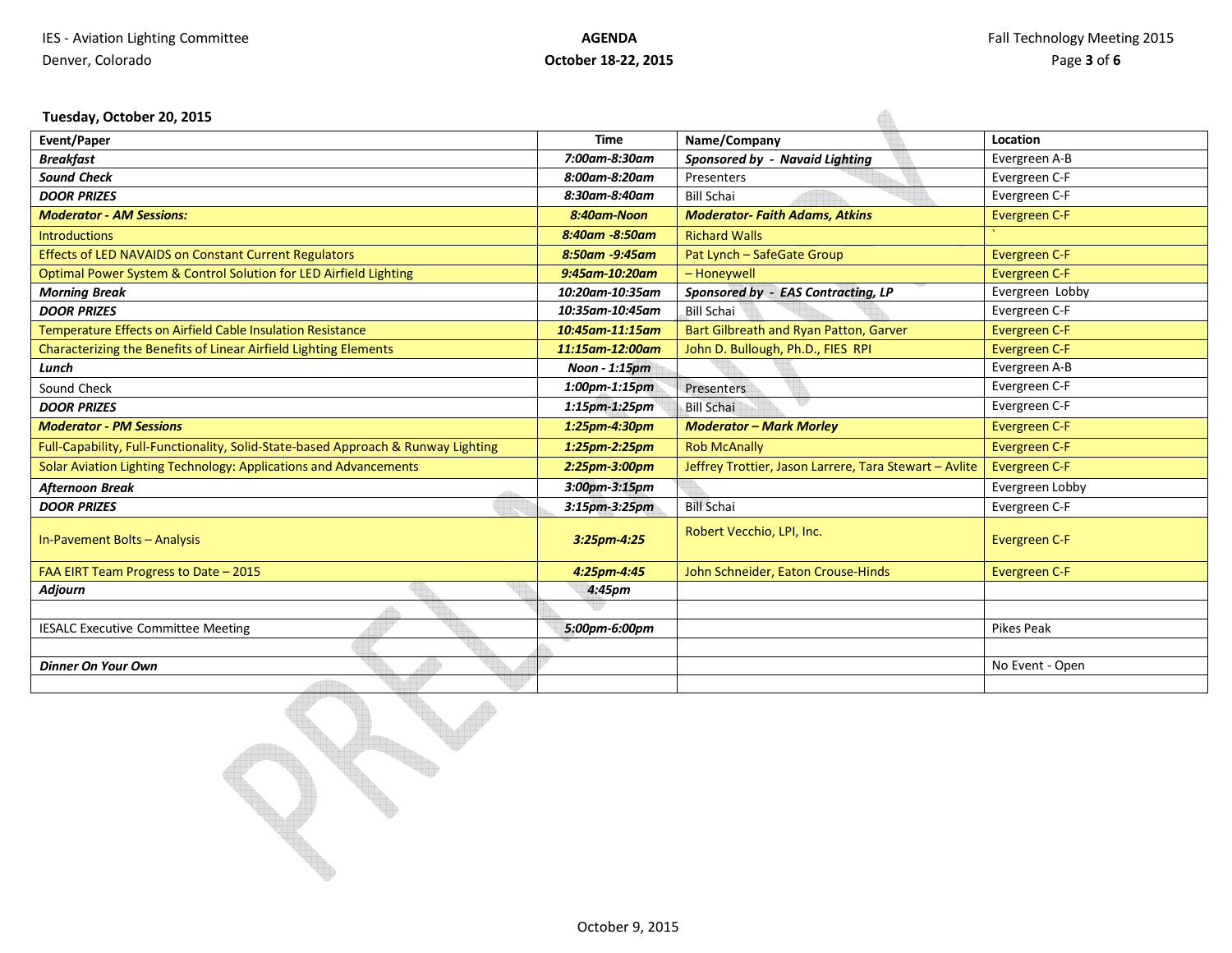$\bigoplus$ 

### **Wednesday, October 21, 2015**

| <b>Event/Paper</b>                                                                                       | Time            | Name/Company                             | Location                    |
|----------------------------------------------------------------------------------------------------------|-----------------|------------------------------------------|-----------------------------|
| <b>Breakfast</b>                                                                                         | 7:00am-8:30am   | <b>Sponsored by - MultiElectric</b>      | Atrium                      |
| Sound Check                                                                                              | 8:00am-8:20am   | Presenters                               | Evergreen C-F               |
| <b>DOOR PRIZES</b>                                                                                       | 8:30am-8:40am   | <b>Bill Schai</b>                        | Evergreen C-F               |
| <b>Moderator - AM Sessions</b>                                                                           | 8:40am-12:05pm  | <b>Moderator: Ken Lepera</b>             | Evergreen C-F               |
| Apron Lighting Playbook: A Guide for Converting to LED                                                   | 8:40am-9:40am   | Corey Stutz, ADB Airfield Solutions      | Evergreen C-F               |
| <b>Asset Management for Airfield Lighting</b>                                                            | 9:40am-10:10am  | Tim Parsons, Applied Research Associates | Evergreen C-F               |
| <b>Morning Break</b>                                                                                     | 10:10am-10:25am | Sponsored by - Avlite Systems            | Evergreen Lobby             |
| <b>DOOR PRIZES</b>                                                                                       | 10:25am-10:35am | <b>Bill Schai</b>                        | Evergreen C-F               |
| Impact of A380's on Guidance Signs - Comprehensive Field Analysis Report                                 | 10:35am-11:10am | Honeywell                                | Evergreen C-F               |
| The State of Obstructions on DOD Airfields. Guidance and Implementation Methods<br>to Improve Conditions | 11:10am-11:55am | Matthew Kundrot - CH2M                   | Evergreen C-F               |
| Lunch                                                                                                    | 11:55pm-1:10pm  | <b>Sponsored by - Amerace</b>            | Atrium                      |
| <b>Exhibitor Setup with Box Lunch</b>                                                                    | Noon-2:00pm     |                                          | Rocky Mountain Event Center |
| <b>IESALC Day Show</b>                                                                                   | 2:00pm-6:00pm   |                                          | Rocky Mountain Event Center |
| <b>IESALC Day Show Reception</b>                                                                         | 4:00pm-6:00pm   |                                          | Rocky Mountain Event Center |
|                                                                                                          |                 |                                          |                             |
| Dinner on your own                                                                                       |                 |                                          | No Event - Open             |
|                                                                                                          |                 |                                          |                             |
|                                                                                                          |                 |                                          |                             |

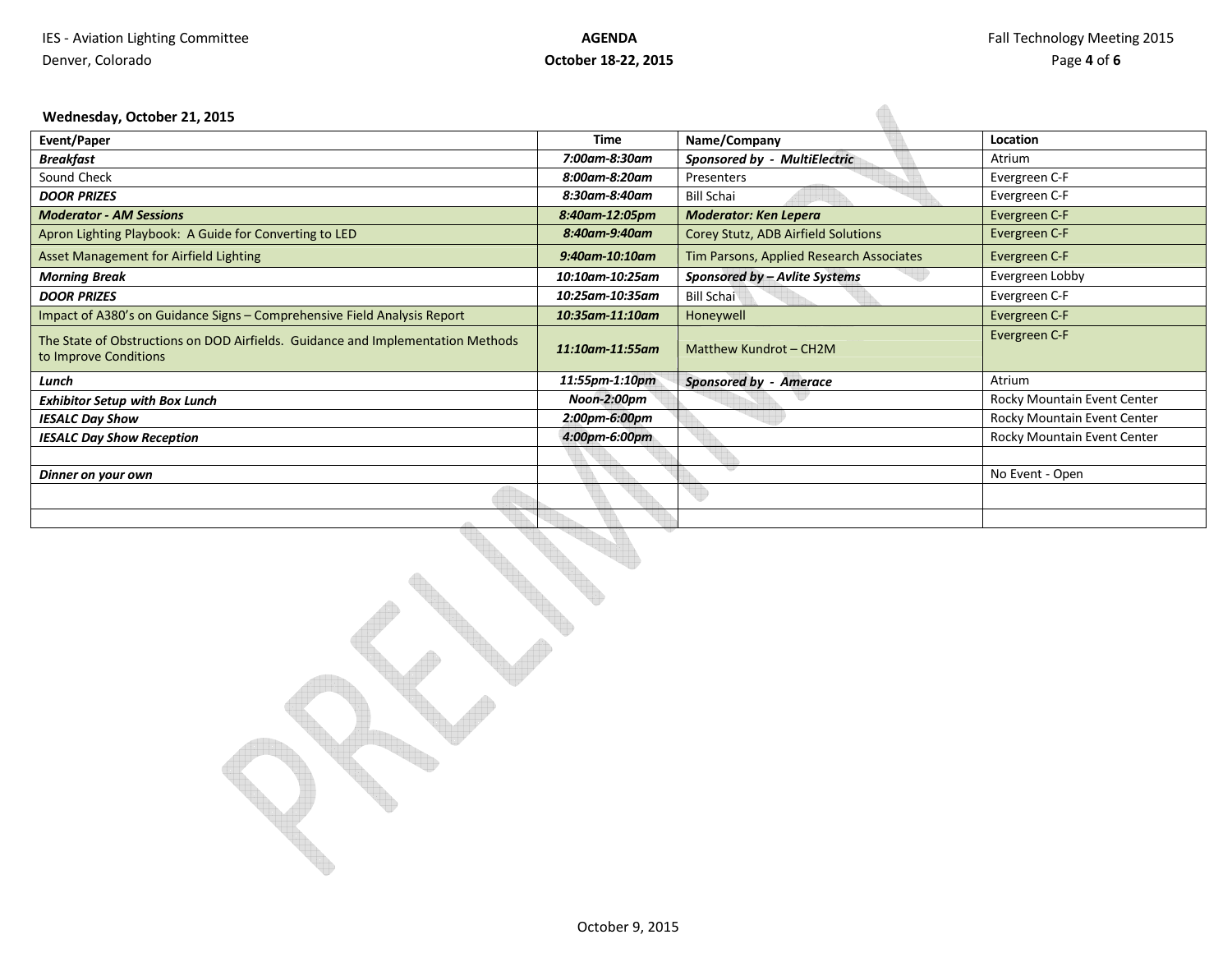### **Thursday, October 22, 2015**

| Thursday, October 22, 2015                                                           |                    |                                                                                      |                                          |
|--------------------------------------------------------------------------------------|--------------------|--------------------------------------------------------------------------------------|------------------------------------------|
| <b>Event/Paper</b>                                                                   | <b>Time</b>        | Name/Company                                                                         | Location                                 |
| <b>Breakfast</b>                                                                     | 7:00am-8:30am      | Sponsored by - Flight Light                                                          | Atrium                                   |
| Sound Check                                                                          | 8:00am-8:20am      | Presenters                                                                           | Evergreen C-F                            |
| <b>DOOR PRIZES</b>                                                                   | 8:30am-8:40am      | <b>Bill Schai</b>                                                                    | Evergreen C-F                            |
| <b>Moderator - AM Sessions</b>                                                       | 8:40am-Noon        | <b>Moderator - Eric Locke, Astronics</b>                                             | Evergreen C-F                            |
| Airport Birdstrike Mitigation with High Intensity Monochromatic LEDs                 | 8:40am-9:20am      | Don Ronning, Lite Enterprises                                                        | Evergreen C-F                            |
| Calgary International Airport, Runway 17L-35R - What Makes it Different/Unique       | 9:20am-10:20am     | Mike Southwick, CH2M                                                                 | Evergreen C-F                            |
| <b>Morning Break</b>                                                                 | 10:20am-10:35am    | <b>Sponsored by - Gillinder Glass</b>                                                | Evergreen Lobby                          |
| <b>FINAL DOOR PRIZES</b>                                                             | 10:35am-10:45am    | <b>Bill Schai</b>                                                                    | Evergreen C-F                            |
| ACRP guidance on maintenance, operation, and best practices of LED airfield Lighting | 10:45am-11:45      | Chuck Dennie, Shady Elshetwy - Burns Engineering<br>Joe Vigilante - Lean Engineering | Evergreen C-F                            |
| IES-RP-37 Outdoor Lighting in the Airport Environment - Update                       | 11:45pm-12:00pm    | Richard Larivée                                                                      | Evergreen C-F                            |
| Situational awareness and incursion management while maintaining Airfield Lights     | 12:00pm-12:30pm    | Tiina Maripuu - TeamEagle                                                            | Evergreen C-F                            |
| Lunch                                                                                | 12:30pm-1:45pm     |                                                                                      | Atrium                                   |
| <b>IESALC Business Meeting</b>                                                       | 1:45pm-2:15pm      | John Wujek                                                                           | Evergreen C-F                            |
| Adjourn                                                                              | 2:15 <sub>pm</sub> |                                                                                      |                                          |
|                                                                                      |                    |                                                                                      |                                          |
|                                                                                      |                    |                                                                                      |                                          |
| <b>Board Buses for Sports Authority Field</b>                                        | 4:00 <sub>pm</sub> | v                                                                                    | Marriott Tech Center - North<br>Entrance |
| <b>Buses LEAVE for Sports Authority Field</b>                                        | 4:15pm             |                                                                                      | Marriott Tech Center - North<br>Entrance |
| Cocktails - Reception - Tours of Sports Authority Field                              | 5:00pm-6:30pm      |                                                                                      | Sports Authority Field -Club             |
| <b>Performance by DBC</b>                                                            | 6:30pm-6:45pm      |                                                                                      |                                          |
| <b>Banquet Dinner</b>                                                                | 6:45pm-7:45pm      |                                                                                      | Sports Authority Field -Club             |
| <b>Awards Presentation</b>                                                           | 7:45pm-8:15pm      |                                                                                      | Sports Authority Field -Club             |
| <b>Board Buses for Marriott Tech Center</b>                                          | 8:20pm             |                                                                                      | <b>Sports Authority Field</b>            |
|                                                                                      |                    |                                                                                      |                                          |
|                                                                                      |                    |                                                                                      |                                          |

 $\mathcal{S}$  .